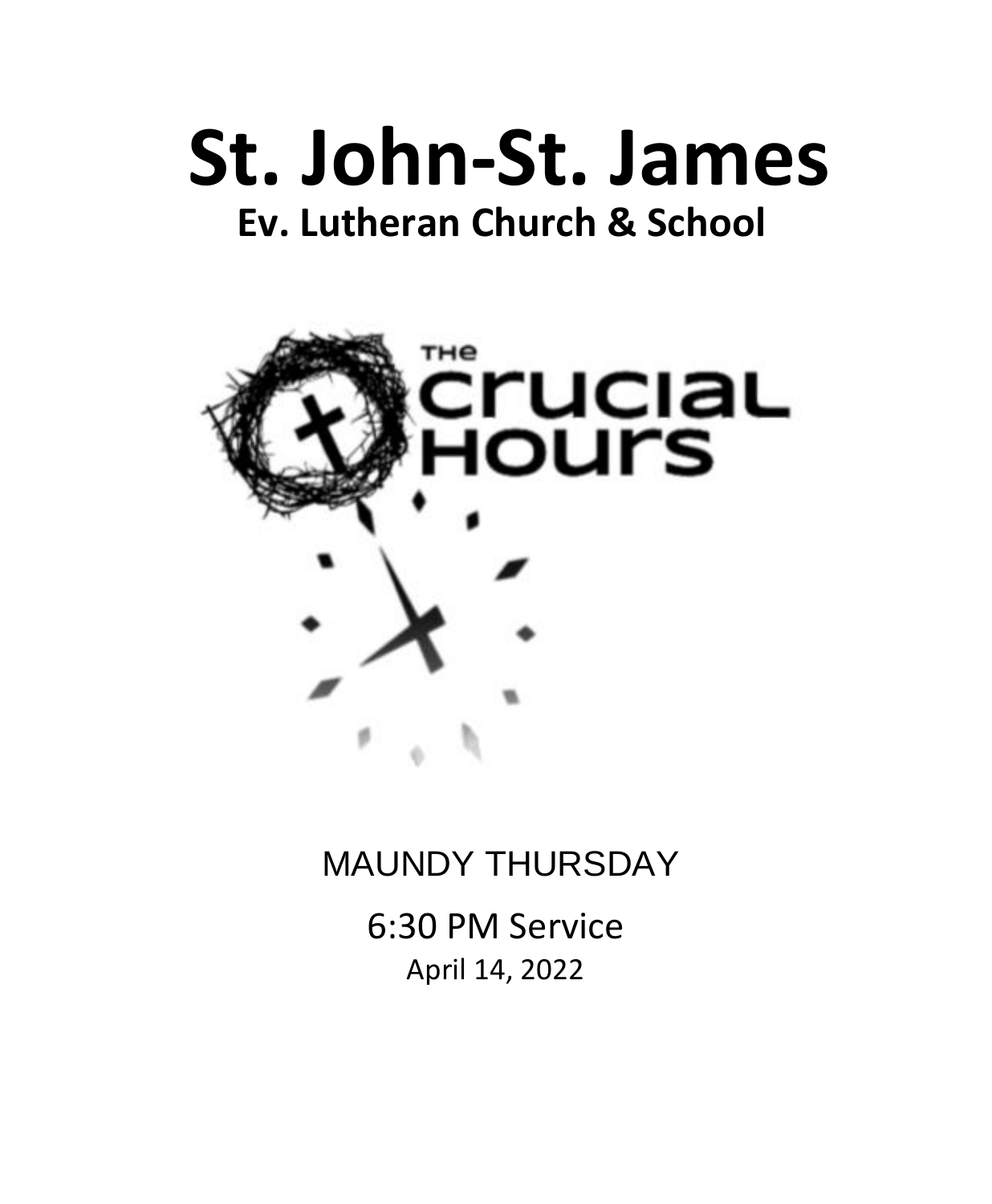

## ST. JOHN—ST. JAMES  *Evangelical Lutheran Church & School*

April 14, 2022 Maundy Thursday

### **A PRAYER BEFORE COMMUNION**

Lord God, have mercy on me a sinner. Forgive my open sins and my secret sins. Forgive the sins I know and the sins I do not know. Forgive the sins I did to please myself and the sins I did to please others. Forgive them all, Lord. I ask not assuming any worthiness on my part, rather I come in faith and at the invitation of your dear Son. Bless me through your sacrament, for his sake. Amen.

WELCOME *His food, our fill*

**Opening Hymn: Here, O My Lord, I See You Face to Face** 

Christian Worship, Hymn # 660

 Verse 1  **Here, O my Lord, I see you face to face; Here would I touch and handle things unseen, Here grasp with firmer hand eternal grace, And all my weariness upon you lean.**

 Verse 2  **This is the hour of banquet and of song; This is the heav'nly table spread anew. Here let me feast and, feasting still prolong The brief bright hour of fellowship with you.**

 *(Hymn continues on the next page.)*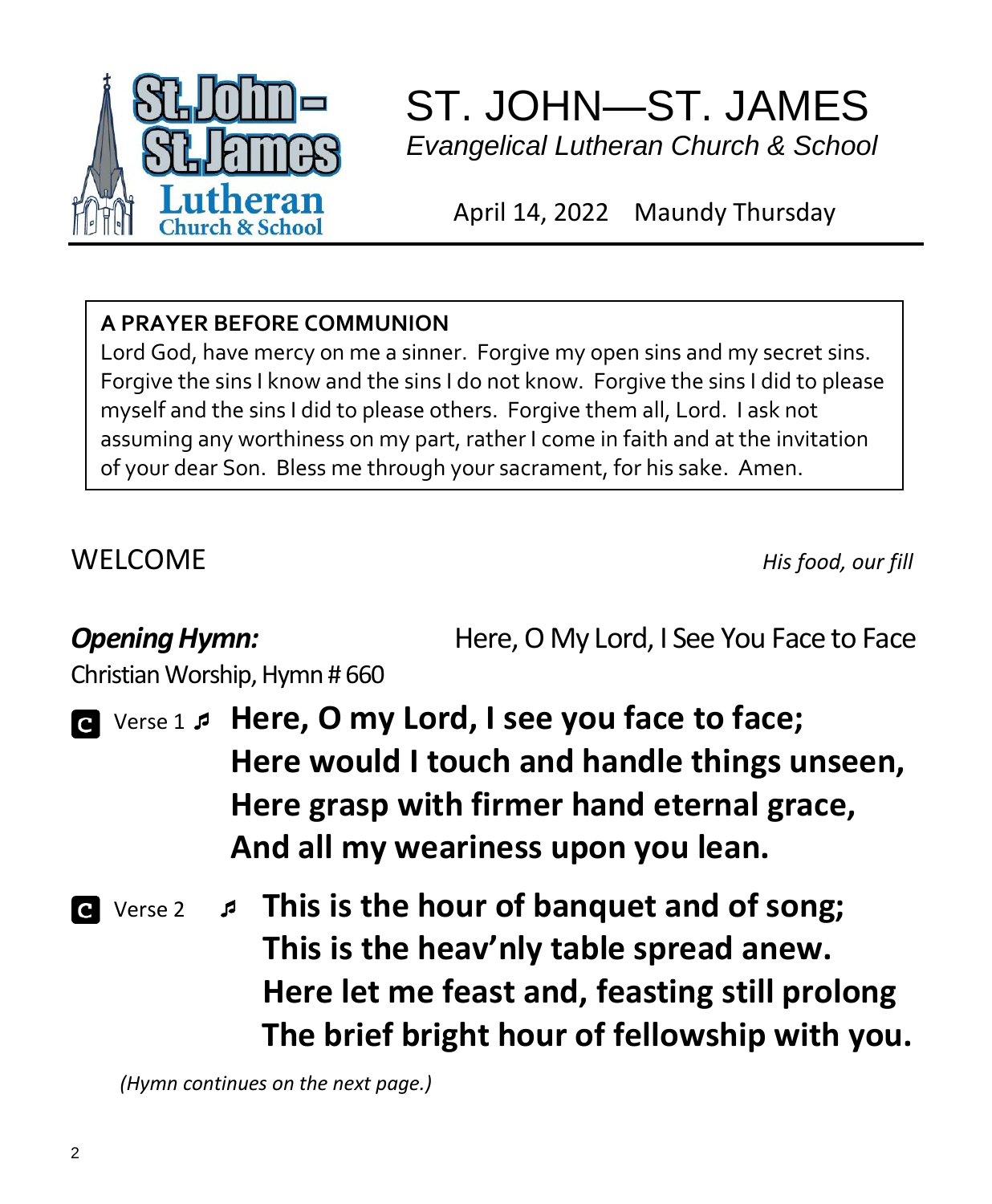## Verse 4  **Mine is the sin but yours the righteousness; Mine is the guilt but yours the cleansing blood. Here is my robe, my refuge, and my peace: Your blood, your righteousness, O Lord my God.**

### *PLEASE STAND* OPENING VERSES

- $|M|$ The Lord Almighty grant us a quiet night and peace at the last.
- **C Amen.**
- $|M|$ It is good to give thanks to the Lord.
- **C to sing praise to your name, O Most High,**
- $\vert M \vert$ to herald your love in the morning,
- **C your truth at the close of day.**

### **C** Verse 1

 **Before the ending of the day, Creator of the world, we pray. Your grace and peace to us allow And guard and keep your people now.** *(CW, Hymn #790)*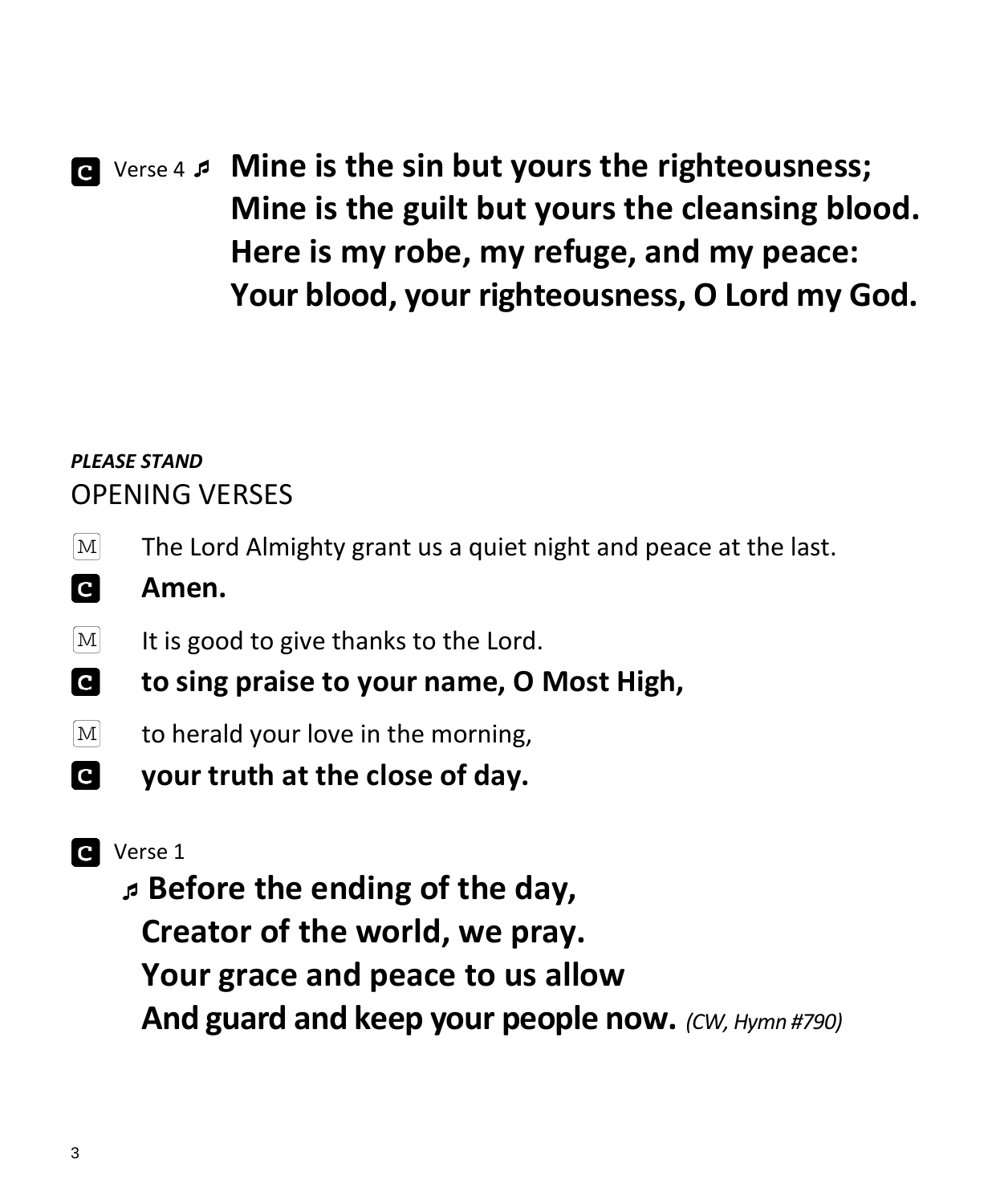## CONFESSION OF SINS

- Almighty God, our heavenly Father,  $\lceil \text{M} \rceil$
- **C We have sinned against you in our thoughts, in our words, in our deeds, and in all that we have not done. Forgive us in the name of our Lord Jesus Christ. Deliver and restore us, that we may rest in peace.**

*(Silent reflection and confession of personal sins.)*

## ABSOLUTION

- By the mercy of God we are redeemed by Jesus Christ, and in him we  $|M|$ are forgiven. Let us rest in his peace until the rising of the sun, when we shall serve him in newness of life.
- **C Amen.**

## PSALM OF THE DAY

 $|M|$ Lord, you have been our dwelling place throughout all generations. Before the mountains were born or you brought forth the whole world, from everlasting to everlasting you are God. Satisfy us in the morning with your unfailing love, that we may sing for joy and be glad all our days. May the favor of the Lord our God rest on us; through Jesus Christ, your Son our Lord, who lives and reigns with you and the Holy Spirit, one God, now and forever. (Psalm 90:1-2,ff)



*BE SEATED*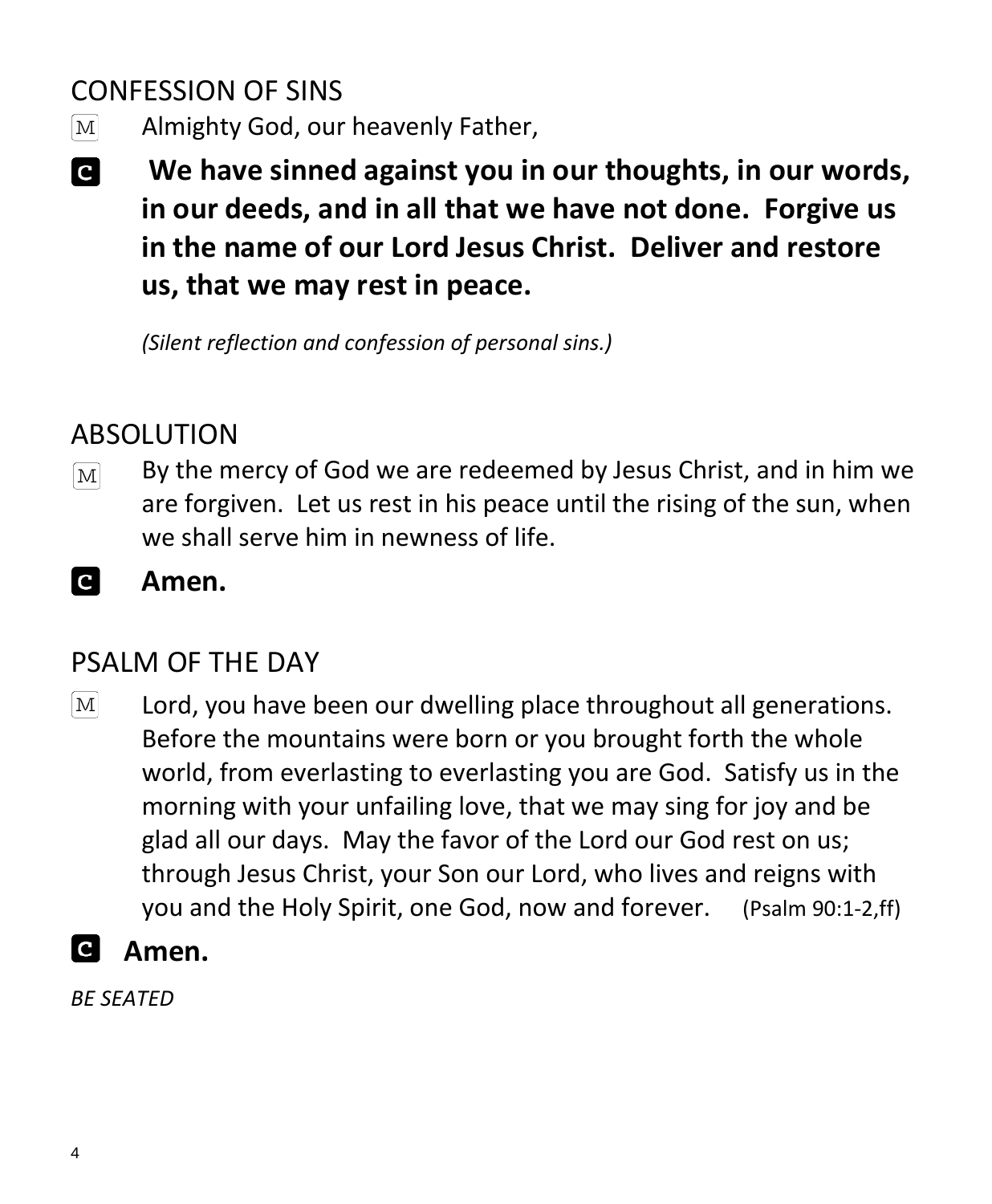### *Old Testament Lesson* Jeremiah 31:31-34

**<sup>31</sup>** "The days are coming," declares the LORD, "when I will make a new covenant with the people of Israel and with the people of Judah. **<sup>32</sup>** It will not be like the covenant I made with their ancestors when I took them by the hand to lead them out of Egypt, because they broke my covenant, though I was a husband to them," declares the LORD.

**<sup>33</sup>** "This is the covenant I will make with the people of Israel after that time," declares the LORD. "I will put my law in their minds and write it on their hearts. I will be their God, and they will be my people. **<sup>34</sup>**No longer will they teach their neighbor, or say to one another, 'Know the LORD,' because they will all know me, from the least of them to the greatest," declares the LORD. "For I will forgive their wickedness and will remember their sins no more."

#### *Epistle Lesson* 1 Corinthians 11:23-29

**<sup>23</sup>** For I received from the Lord what I also passed on to you: The Lord Jesus, on the night he was betrayed, took bread, **<sup>24</sup>** and when he had given thanks, he broke it and said, "This is my body, which is for you; do this in remembrance of me." **<sup>25</sup>** In the same way, after supper he took the cup, saying, "This cup is the new covenant in my blood; do this, whenever you drink it, in remembrance of me." **<sup>26</sup>** For whenever you eat this bread and drink this cup, you proclaim the Lord's death until he comes. **<sup>27</sup>** So then, whoever eats the bread or drinks the cup of the Lord in an unworthy manner will be guilty of sinning against the body and blood of the Lord. **<sup>28</sup>** Everyone ought to examine themselves before they eat of the bread and drink from the cup. **<sup>29</sup>** For those who eat and drink without discerning the body of Christ eat and drink judgment on themselves.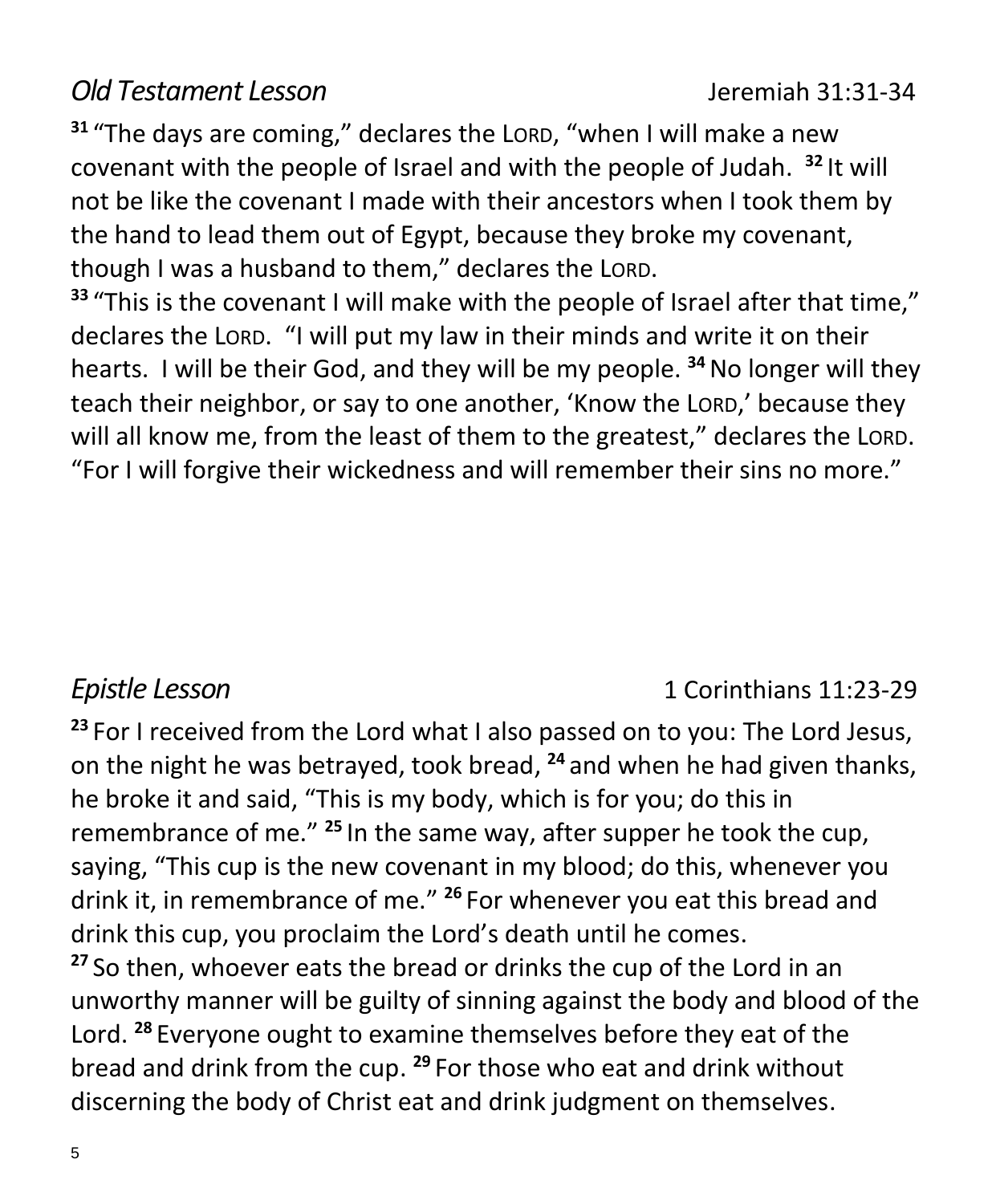*Hymn of the Day:* **Example 20 Soul, Adorn Yourself with Gladness** 

Christian Worship, Hymn #663



### **Q** Verse 1

 **Soul, adorn yourself with gladness; Leave behind all gloom and sadness. Come into the daylight's splendor; There with joy your praises render Unto him whose grace unbounded Has this wondrous supper founded. He, though reigning high and holy, Deigns to dwell with you most lowly.**

#### **C** Verse 5

 **Human reason, though it ponders, Cannot fathom these great wonders, That Christ's body must be boundless Since the souls it feeds are countless, And that he his blood is giving With the wine we are receiving. These great mysteries unsounded Are by God alone expounded.**

 *(Hymn continues on the next page.)*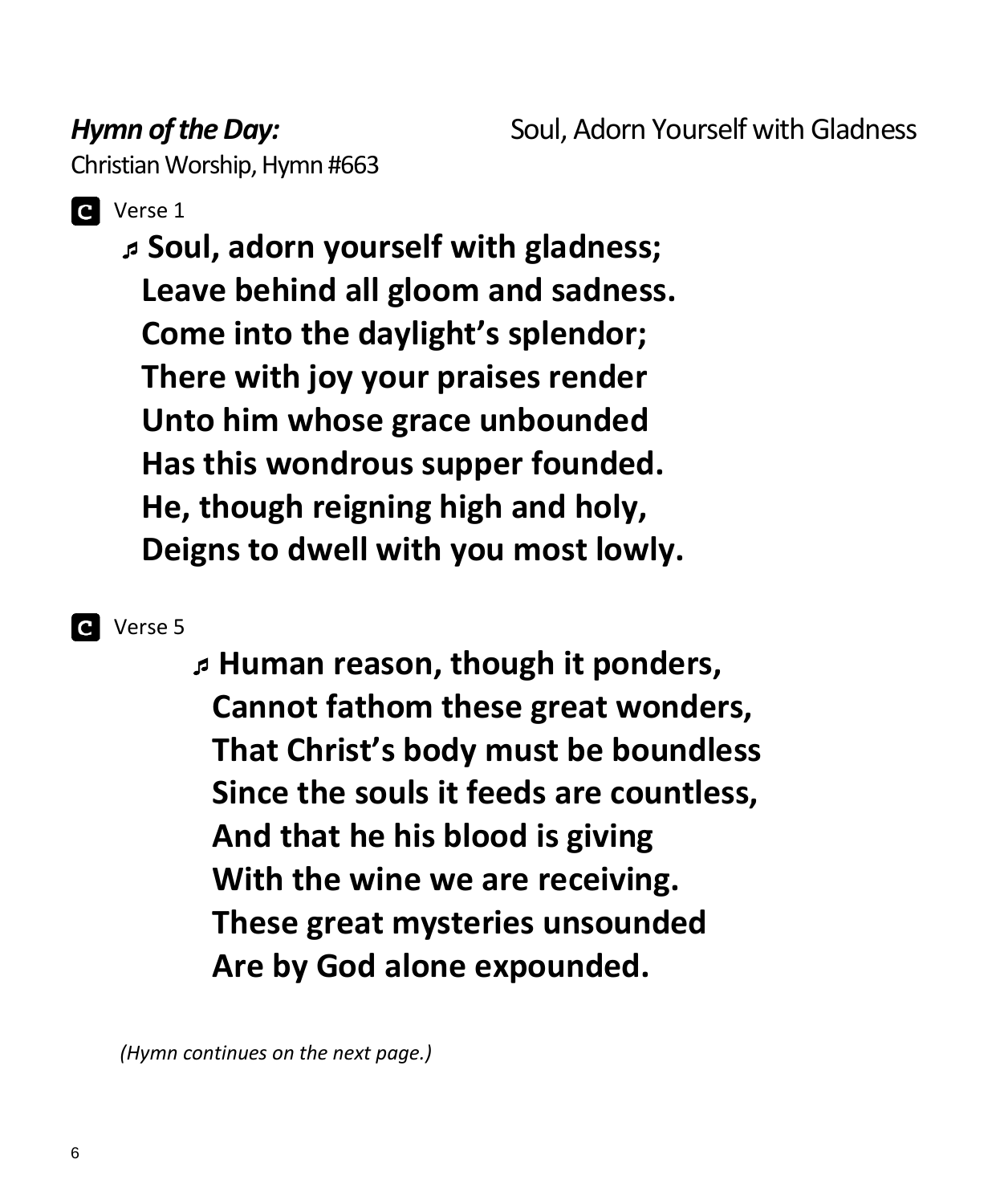## Verse 8 **Jesus, Lord of life, in heaven, Help me when this meal is given To receive it for my blessing As I come, my sins confessing. In this supper let me measure, Lord, how deep is you love's treasure. That, as I on earth have eaten, I may be your guest in heaven.**

MESSAGE Pastor Darin Aden

Matthew 26:20-30

### **The Three Unions of Holy Communion**

**<sup>26</sup>**While they were eating, Jesus took bread, and when he had given thanks, he broke it and gave it to his disciples, saying, "Take and eat; this is my body."

**<sup>27</sup>** Then he took a cup, and when he had given thanks, he gave it to them, saying, "Drink from it, all of you. **<sup>28</sup>** This is my blood of the covenant, which is poured out for many for the forgiveness of sins. **<sup>29</sup>** I tell you, I will not drink from this fruit of the vine from now on until that day when I drink it new with you in my Father's kingdom."

**30**When they had sung a hymn, they went out to the Mount of Olives.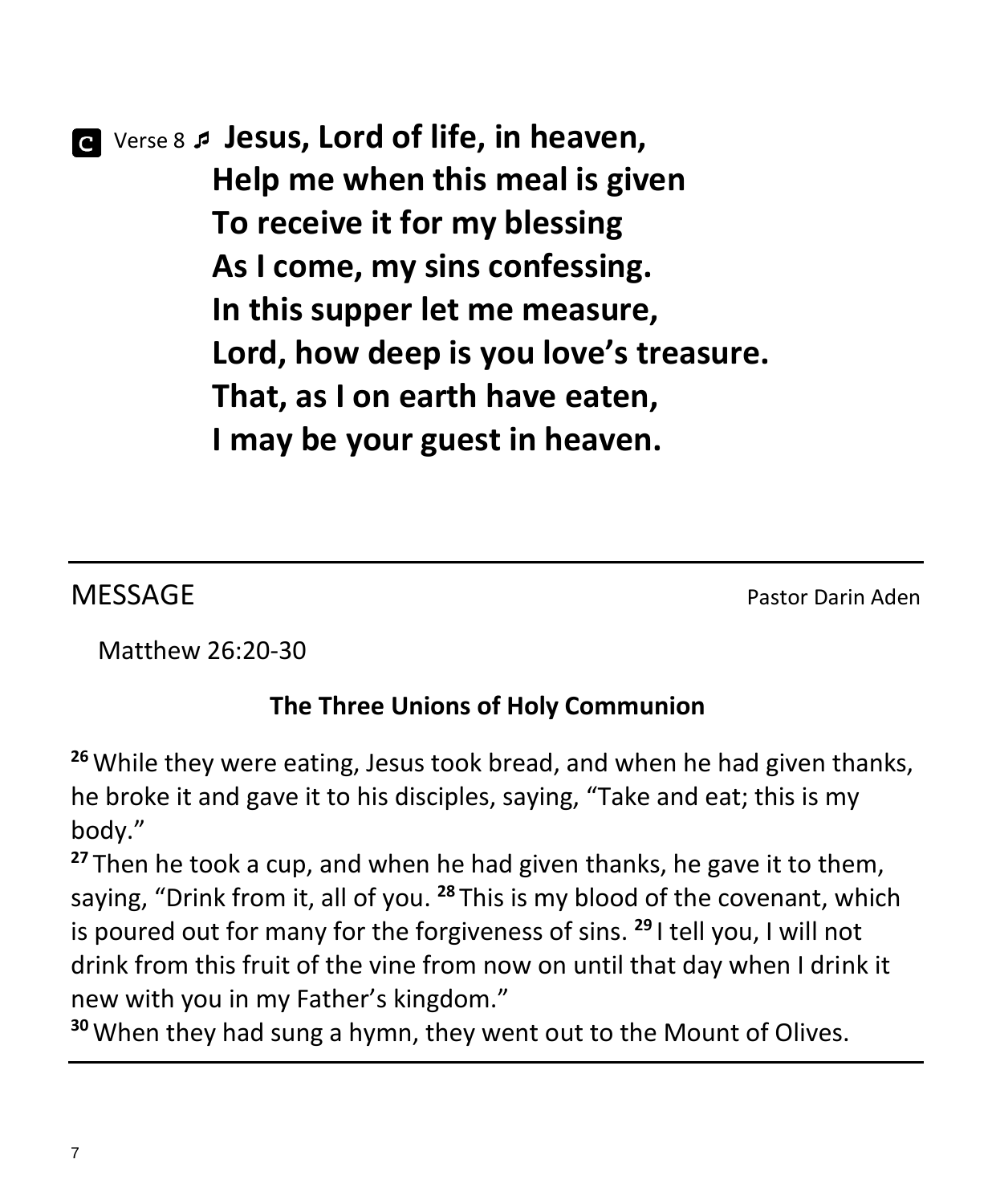#### **THE SACRAMENT**

*Our Lord Jesus has given us a holy supper in which we receive his true body and blood for the forgiveness of sins and the strengthening of our faith. In this supper we celebrate the gift of his redemption, we bear witness to the fellowship as believers, and we proclaim his death until he returns. As we celebrate the Lord's Supper, St. John-St. James members are asked to register with the ushers before or after the service.* 

*Guests and visitors wishing to commune with us for the first time are asked to speak with our pastor prior to the start of the worship service. We make this request out of a love for our Savior's teaching concerning the Lord's Supper (I Corinthians 10,11), and out of love for our guests, seeking only their spiritual good and blessing. We humbly ask for your respectful cooperation. May the Lord bless each of our communicants today with peace-filled hearts and a renewed spirit to serve and love their Lord Jesus.*

### PREPARATION FOR HOLY COMMUNION

- The Lord be with you.  $[M]$
- **And also with you.**
- Lift up your hearts.  $|M|$
- **We lift them up to the Lord.**
- Gracious Lord, as we remember Jesus' death and resurrection, we  $M<sup>2</sup>$ thank you that you have gathered us together to receive your Son's body and blood. Send us your Spirit, unite us as one, and strengthen our faith so that we may praise you in your Son, Jesus Christ. It is in his name that we also pray…
- **Our Father who art in heaven, hallowed be thy name, thy kingdom come, thy will be done on earth as it is in heaven. Give us this day our daily bread; and forgive us our trespasses, as we forgive those who trespass against us; And lead us not into temptation, but deliver us from evil. For thine is the kingdom and the power and the glory forever and ever. Amen.**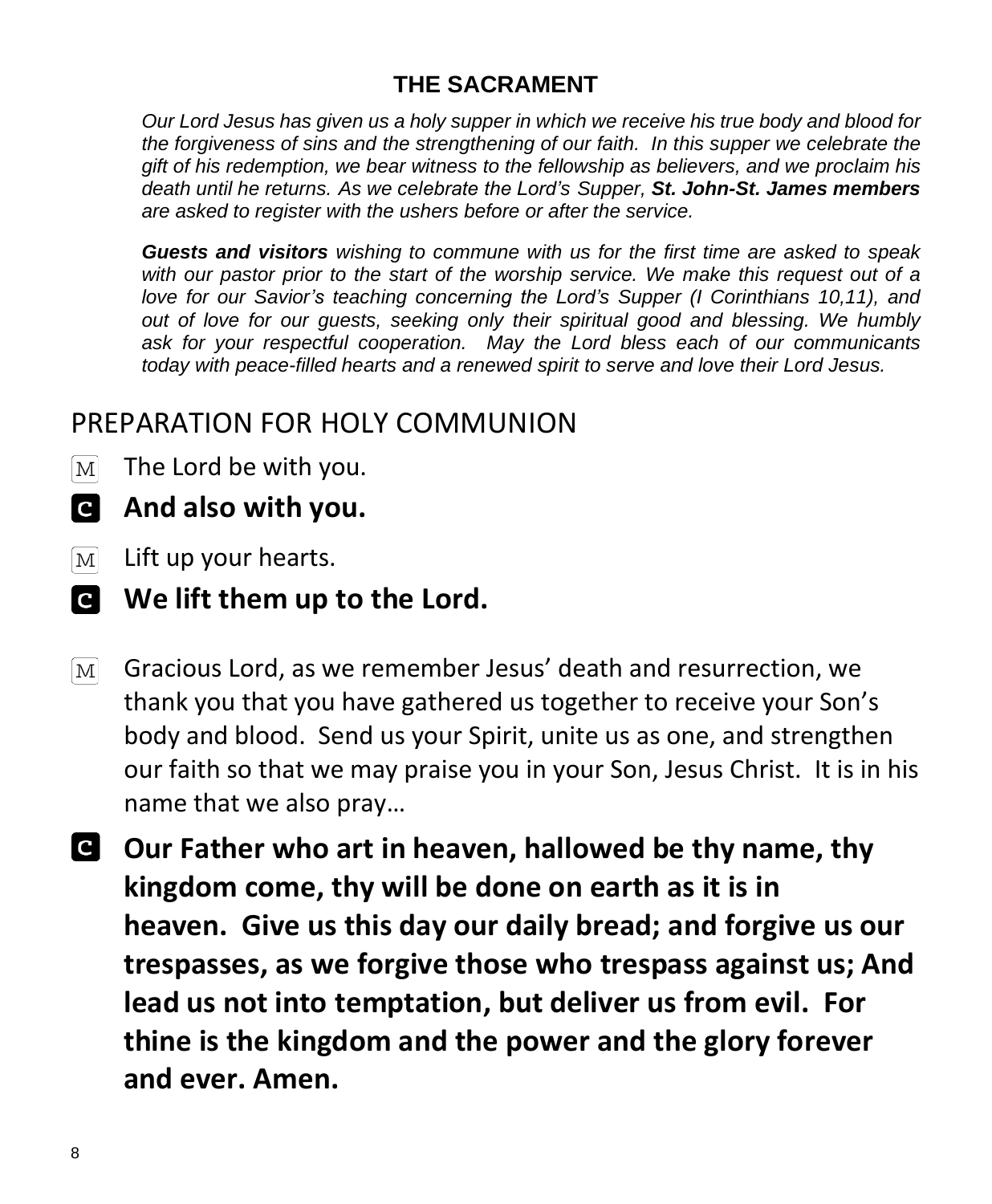## PREFACE

 $|M|$ To his followers in every age, Jesus gave an example and command not only linked to the events he shared with his disciples in an upstairs room but also rooted in God's ancient promises of a Deliverer who would suffer in order to set his people free. We remember:

## WORDS OF INSTITUTION

Our Lord, Jesus Christ, on the night he was betrayed, took bread; and  $|M|$ when he had given thanks, he broke it and gave it to his disciples, saying, "Take and eat; this is my body, which is given for you. Do this in remembrance of me."

Then he took the cup, gave thanks, and gave it to them saying, "Drink from it, all of you; this is my blood of the new covenant, which is poured out for you for the forgiveness of sins. Do this, whenever you drink it, in remembrance of me."

The peace of the Lord be with you always.  $|M|$ 

 $\mathbf{c}$ **Amen.**

*Distribution Hymn:* Lord Jesus Christ, You Have Prepared

Christian Worship, Hymn # 667



 Verse 1 **Lord Jesus Christ, you have prepared This feast for our salvation; It is your body and your blood, And at your invitation As weary souls, with sin oppressed, We come to you for needed rest, For comfort, and for pardon.**

 *(Hymn continues on the next page.)*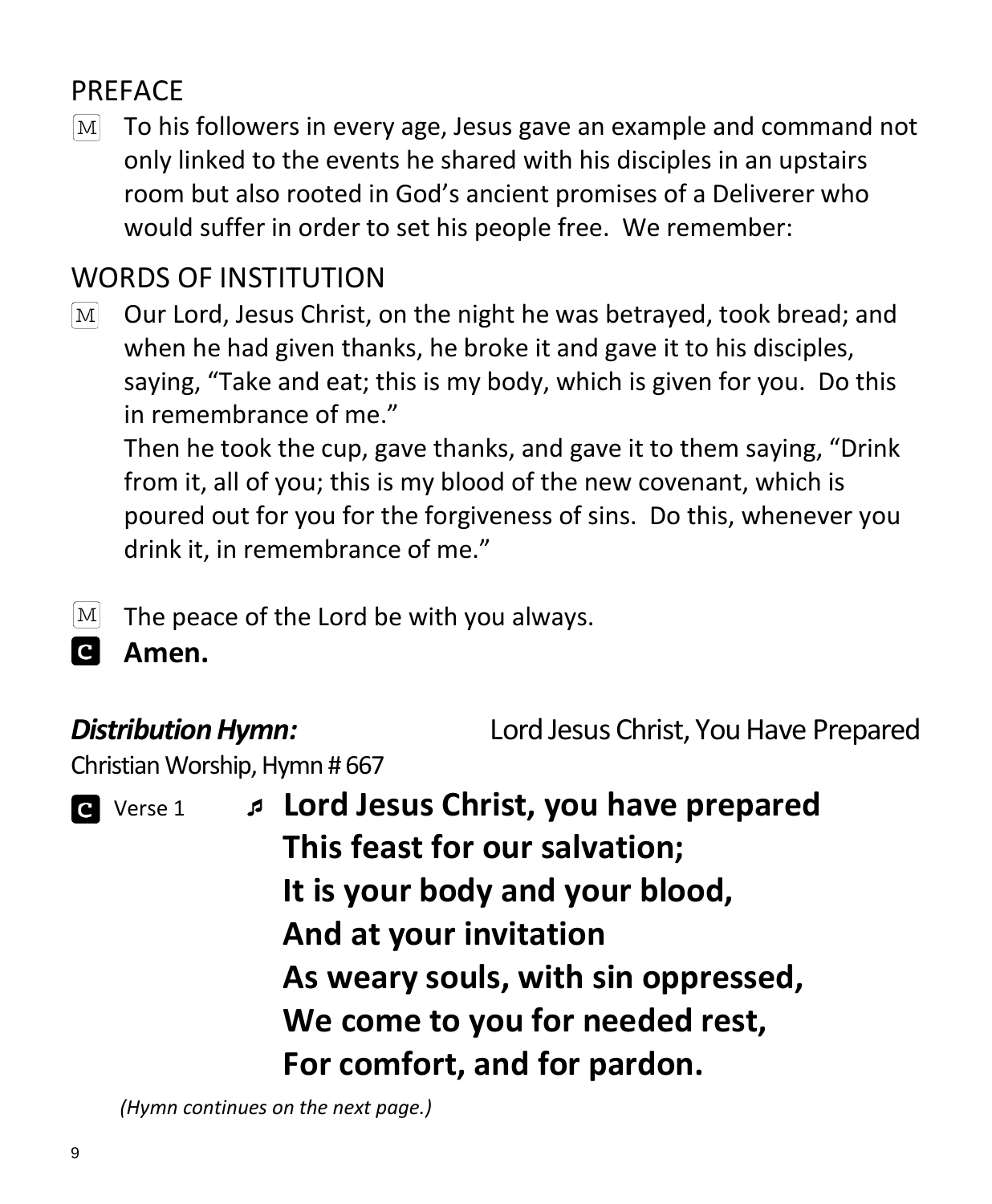## Verse 4 **We eat this bread and drink this cup, Your precious Word believing That your true body and your blood Our lips are here receiving. This Word remains forever true, And there is naught you cannot do, For you, Lord, are almighty.**

 Verse 5 **Though reason cannot understand, Yet faith this truth embraces: Your body, Lord, is even now At once in many places. I leave to you how this can be; Your Word alone suffices me; I trust its truth unfailing.**

 Verse 7 **Grant that we worthily receive Your supper, Lord, our Savior, And, truly grieving for our sins, May prove by our behavior That we are thankful for your grace And day by day may run our race, In holiness increasing.**

 *(A Prayer before Communion is on the first page of our folder.)*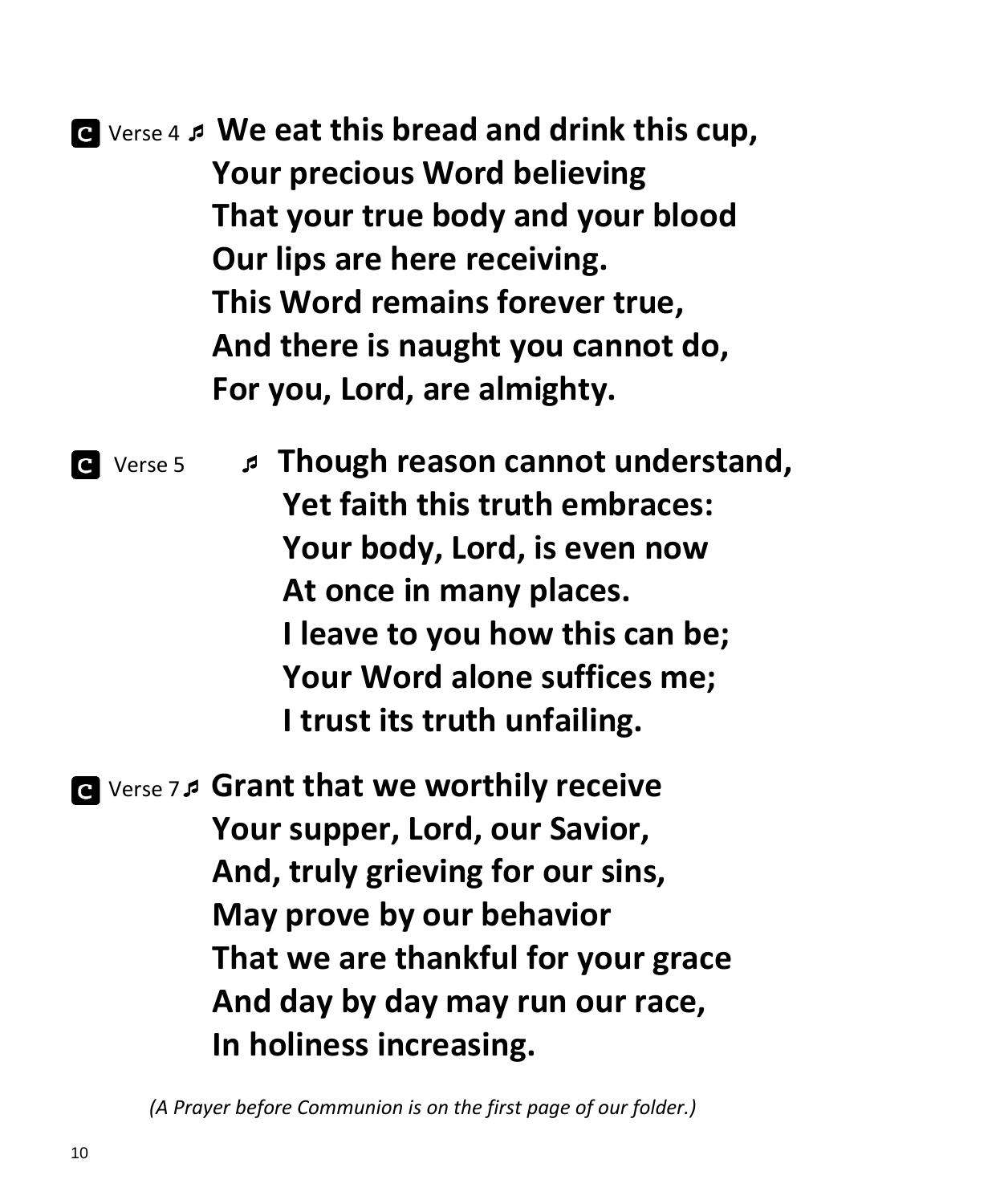**Amen.** 

## RECEPTION OF HOLY COMMUNION

*(All of our communicants will commune together, then we conclude with the following.)*

 $\boxed{\text{M}}$ Now may this true body and blood of our Lord and Savior Jesus Christ strengthen and preserve you in the true faith unto life everlasting. Be assured, your sins are forgiven.



## CLOSING PRAYER

- $|M|$ Hear my prayer, O Lord;
- **C Listen to my cry.**
- Keep me as the apple of your eye;  $M$
- **C Hide me in the shadow of your wings.**
- $\lceil \text{M} \rceil$ In righteousness I shall see you;
- **C When I am away, your presence will give me joy.**
- $\lceil \text{M} \rceil$ Be present, O merciful God, and protect us through the silent hours of this night, so that we who are wearied by the changes and chances of the fleeting world may rest in your eternal changelessness; through Jesus Christ our Lord.
- $\overline{c}$ **Amen.**